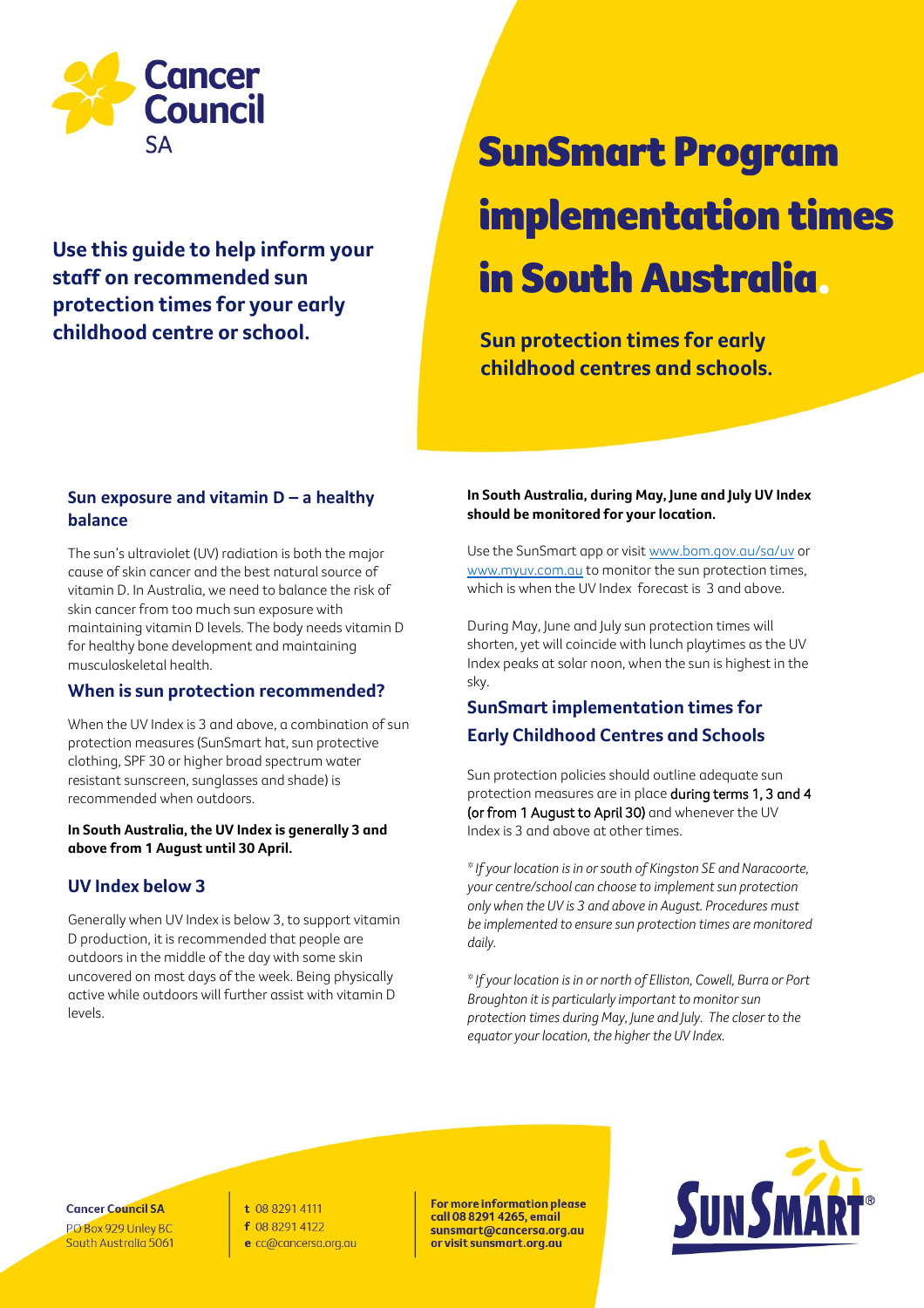

**UV radiation cannot be seen or felt. UV levels are not related to temperature.** 

**It doesn't have to be hot for UV to damage your skin. UV radiation can be high even on cool and cloudy days.** 

# Think UV, not Heat.

**Sun protection times for early childhood centres and schools.**



# **Average UV Index in Adelaide**



**Cancer Council SA** PO Box 929 Unley BC South Australia 5061 t 08 8291 4111 f 08 8291 4122 e cc@cancersa.org.au

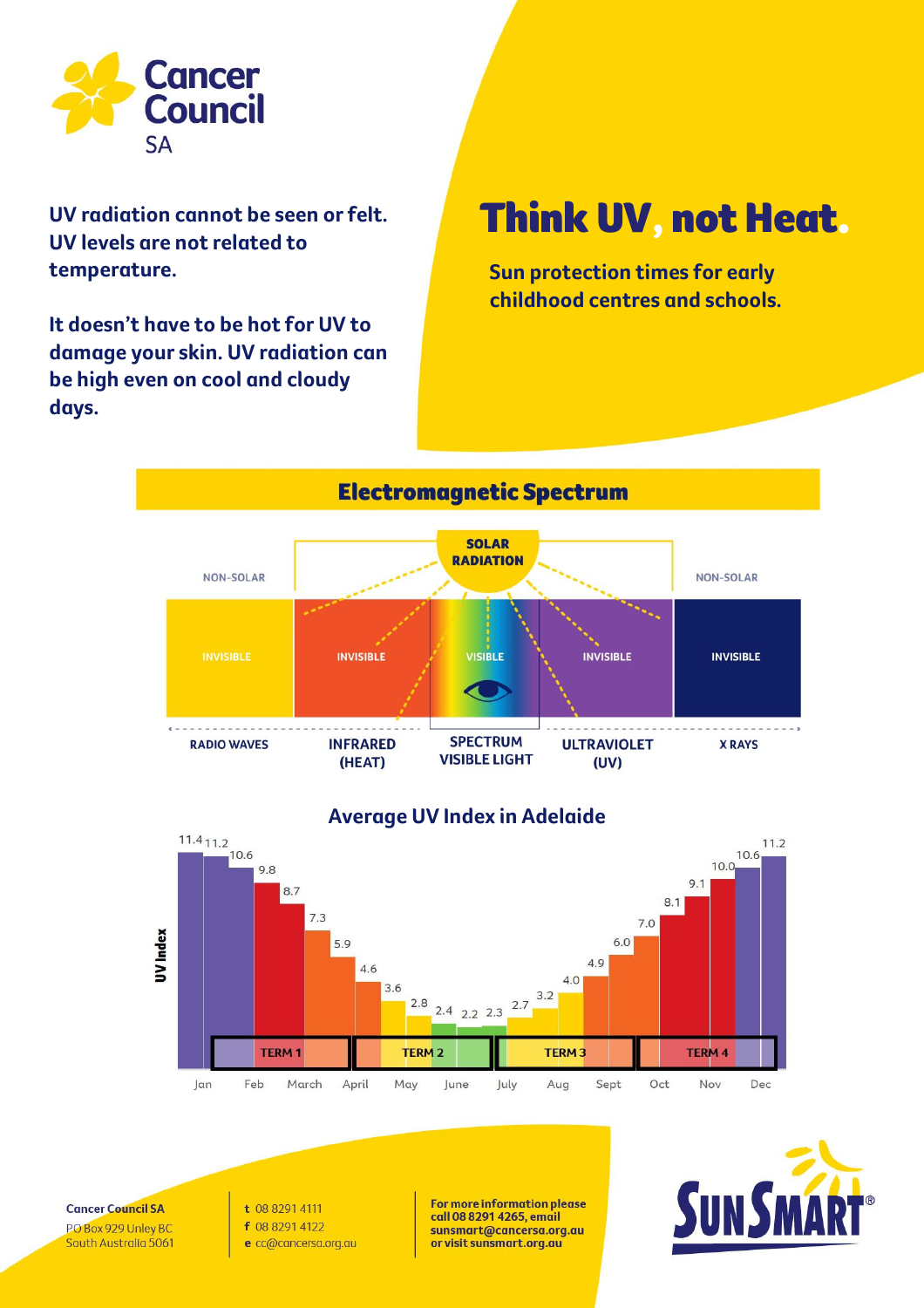

**In South Australia, the UV Index is generally 3 and above from 1 August until April 30.**

**In August the UV** 

# UV Index data for August.

**Index starts to rise. Sun protection times for early Sun protection times for early childhood centres and schools.**



\* UV Index data for Adelaide provided by Australian Radiation Protection Nuclear Safety Agency (ARPNSA)



Every day the UV Index is anticipated to rise and fall in the pattern of a bell curve. On clear sky days, it rises and falls as anticipated. On cloudy days the amount of UV that reaches Earth, varies depending on the type and density of cloud cover. Even dense clouds have been shown not to provide consistent sun protection. Clouds can intensify the UV Index due to the scattering and reflection of UV.

**Cancer Council SA** PO Box 929 Unley BC South Australia 5061 t 08 8291 4111 f 08 8291 4122 e cc@cancersa.org.au

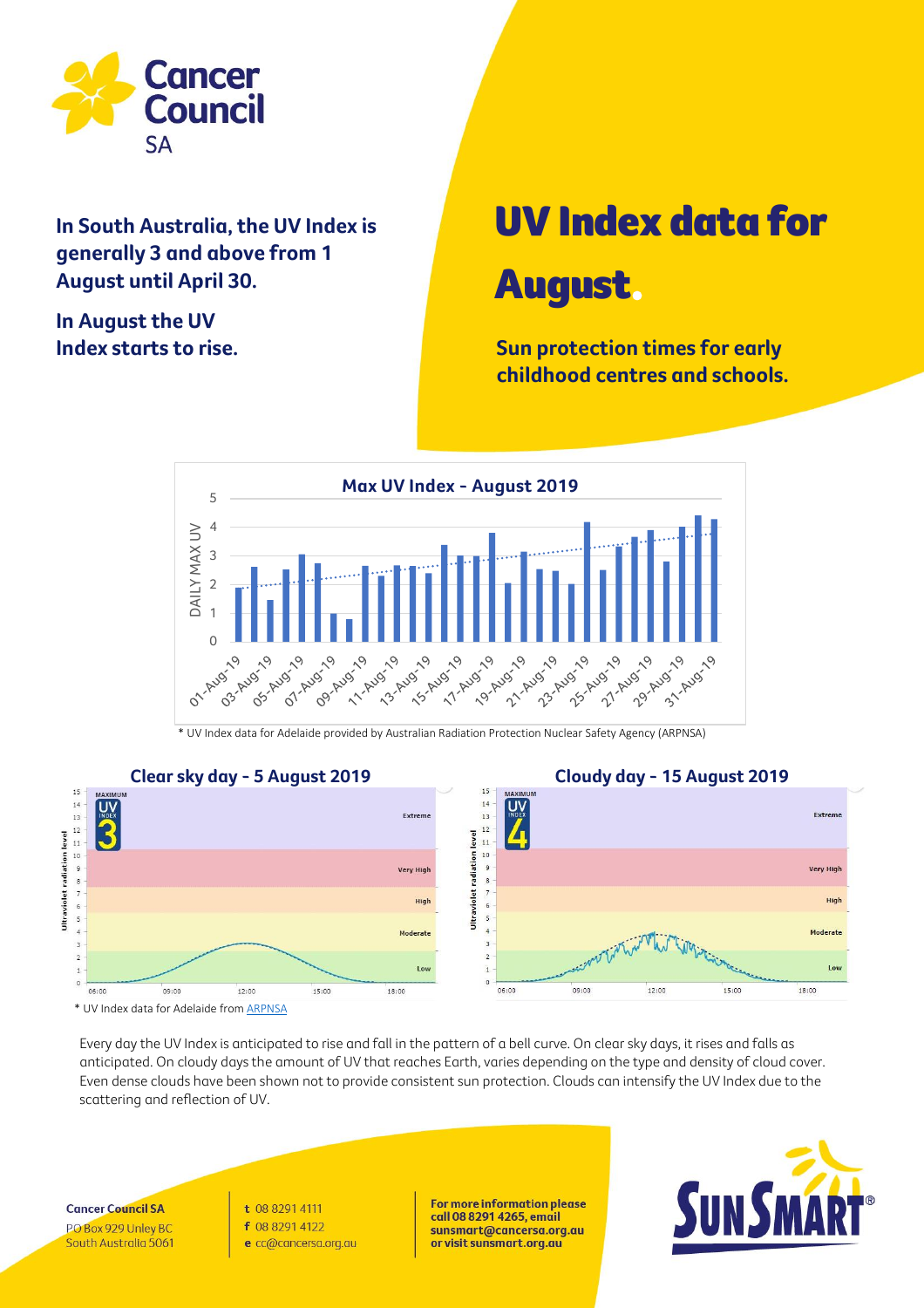

### **Average UV Index varies across Australia** due to latitude. **Locations closers to the equator August until April 30. In South Australia, the UV Index is generally 3 and above from 1**

In May the UV Index starts to fall.

# UV Index data for May.

**Sun protection times for early childhood centres and schools.**



\* UV Index data for Adelaide provided by Australian Radiation Protection Nuclear Safety Agency (ARPNSA)



\* UV Index data for Adelaide from [ARPNSA](http://www.arpansa.gov.au/our-services/monitoring)

Every day the UV Index is anticipated to rise and fall in the pattern of a bell curve. On clear sky days, it rises and falls as anticipated. On cloudy days the amount of UV that reaches Earth, varies depending on the type and density of cloud cover. Even dense clouds have been shown not to provide consistent sun protection. Clouds can intensify the UV Index due to the scattering and reflection of UV.

**Cancer Council SA** PO Box 929 Unley BC South Australia 5061 t 08 8291 4111 f 08 8291 4122 e cc@cancersa.org.au